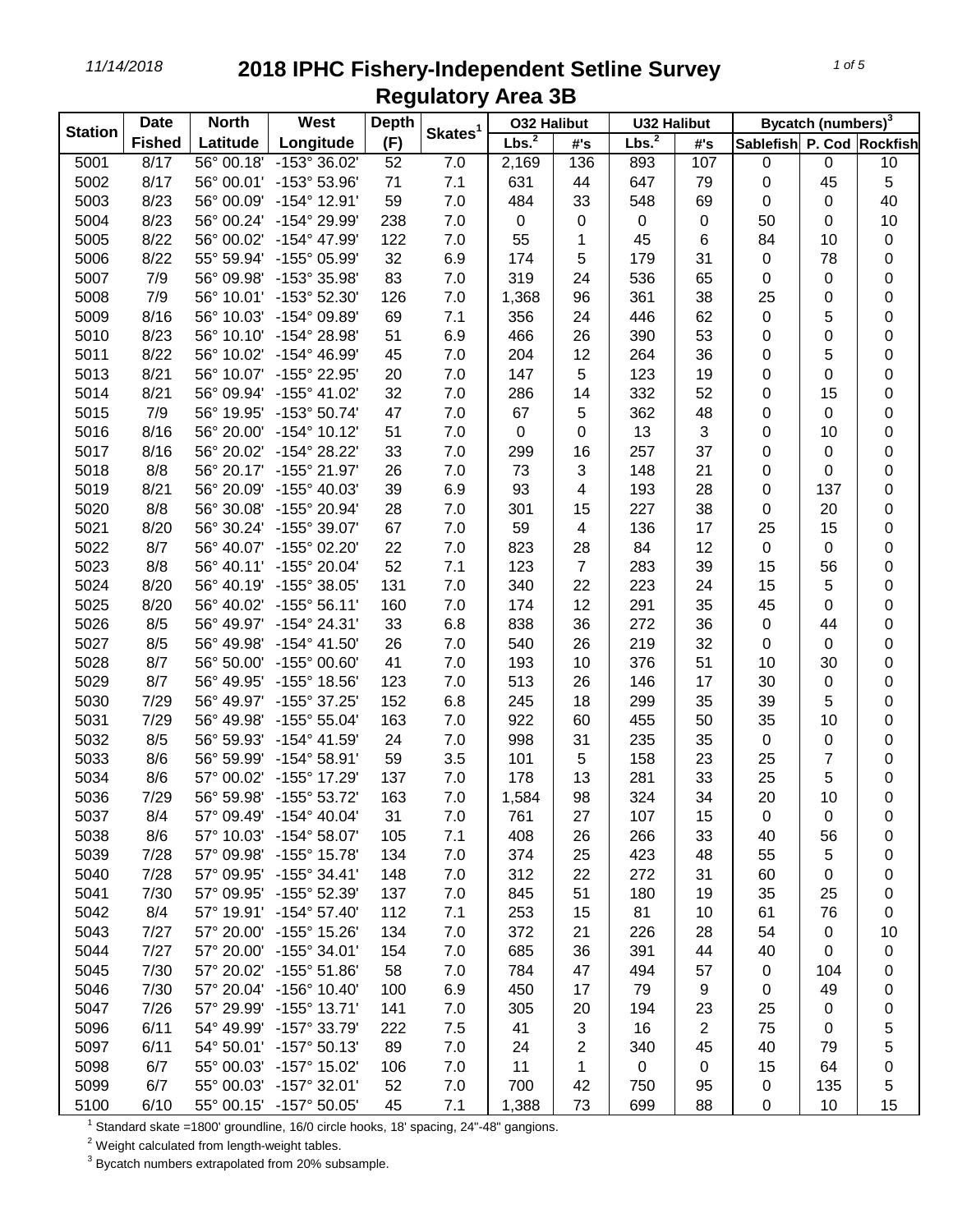*11/14/2018* **2018 IPHC Fishery-Independent Setline Survey Regulatory Area 3B**

| <b>Station</b> | <b>Date</b>   | <b>North</b> | West                    | <b>Depth</b> | Skates <sup>1</sup> | <b>032 Halibut</b> |                         | <b>U32 Halibut</b> |     |                           | Bycatch (numbers) <sup>3</sup> |             |
|----------------|---------------|--------------|-------------------------|--------------|---------------------|--------------------|-------------------------|--------------------|-----|---------------------------|--------------------------------|-------------|
|                | <b>Fished</b> | Latitude     | Longitude               | (F)          |                     | Lbs. <sup>2</sup>  | #'s                     | Lbs. <sup>2</sup>  | #'s | Sablefish P. Cod Rockfish |                                |             |
| 5101           | 6/10          | 55° 00.07'   | -158° 06.89'            | 71           | 7.0                 | 147                | 8                       | 279                | 39  | 0                         | 95                             | 0           |
| 5102           | 6/8           | 55° 09.97'   | -156° 22.19'            | 280          | 7.0                 | 0                  | 0                       | 0                  | 0   | 15                        | 0                              | 5           |
| 5103           | 6/8           | 55° 10.00'   | -156° 39.03'            | 287          | 6.9                 | 52                 | 3                       | 18                 | 2   | 34                        | $\mathbf 0$                    | 0           |
| 5104           | 6/8           | 55° 10.00'   | -156° 57.26'            | 84           | 7.0                 | 236                | 18                      | 356                | 45  | 15                        | 135                            | 0           |
| 5105           | 6/7           | 55° 10.01'   | $-157^{\circ}$ 14.01'   | 61           | 7.0                 | 291                | 23                      | 1,042              | 143 | 5                         | 79                             | 0           |
| 5106           | 6/7           | 55° 09.91'   | -157° 32.00'            | 47           | 7.1                 | 870                | 56                      | 677                | 84  | 0                         | 76                             | 0           |
| 5107           | 6/10          | 55° 09.99'   | -157° 49.03'            | 43           | 6.9                 | 627                | 31                      | 378                | 58  | 0                         | 83                             | 0           |
| 5108           | 6/10          | 55° 10.00'   | -158° 06.94'            | 55           | 7.0                 | 342                | 23                      | 589                | 88  | 0                         | 104                            | 0           |
| 5109           | 6/25          | 55° 19.99'   | -156° 38.87'            | 65           | 7.0                 | 246                | 12                      | 181                | 24  | $\mathbf 0$               | 248                            | 0           |
| 5110           | 6/9           | 55° 20.23'   | -156° 56.00'            | 51           | 6.9                 | 1,015              | 69                      | 887                | 111 | $\mathbf 0$               | 25                             | 0           |
| 5111           | 6/9           | 55° 20.00'   | -157° 13.96'            | 49           | 7.0                 | 423                | 25                      | 573                | 85  | 0                         | 35                             | 0           |
| 5112           | 5/30          | 55° 19.99'   | $-157°31.01'$           | 46           | 7.0                 | 534                | 34                      | 562                | 79  | $\mathbf 0$               | 135                            | 0           |
| 5113           | 5/30          | 55° 20.01'   | $-157^{\circ}$ 49.14'   | 44           | 7.0                 | 261                | 14                      | 347                | 61  | $\mathbf 0$               | 89                             | 0           |
| 5114           | 5/31          | 55° 19.85'   | $-158^{\circ}$ 06.01'   | 58           | 7.1                 | 347                | 23                      | 474                | 74  | $\boldsymbol{0}$          | 152                            | 0           |
| 5115           | 5/31          | 55° 20.07'   | -158° 24.03'            | 79           | 7.0                 | 94                 | 5                       | 262                | 43  | 10                        | 71                             | $\mathbf 0$ |
| 5116           | 6/25          | 55° 29.99'   | -156° 38.12'            | 97           | 7.0                 | 127                | 9                       | 135                | 15  | 59                        | 59                             | 10          |
| 5117           | 6/9           | 55° 30.01'   | -156° 55.09'            | 49           | 7.0                 | 481                | 31                      | 520                | 65  | 0                         | 0                              | 20          |
| 5118           | 6/9           | 55° 30.00'   | -157° 13.23'            | 48           | 7.0                 | 703                | 41                      | 904                | 127 | 0                         | 25                             | $\pmb{0}$   |
| 5119           | 5/30          | 55° 29.84'   | -157° 31.07'            | 51           | 7.0                 | 137                | 8                       | 348                | 52  | 0                         | 300                            | 0           |
| 5120           | 5/30          | 55° 30.02'   | $-157^{\circ}$ 48.18'   | 52           | 7.0                 | 337                | 21                      | 619                | 91  | $\boldsymbol{0}$          | 160                            | 0           |
| 5121           | 5/31          | 55° 29.99'   | $-158^{\circ}$ 06.18'   | 71           | 7.0                 | 136                | 9                       | 415                | 61  | 10                        | 178                            | 0           |
| 5122           | 5/31          | 55° 30.00'   | -158° 23.83'            | 79           | 7.0                 | 251                | 14                      | 226                | 31  | 50                        | 94                             | 0           |
| 5123           | 6/25          | 55° 40.08'   | $-156^{\circ} 55.01'$   | 48           | 7.0                 | 318                | 20                      | 950                | 149 | 0                         | 20                             | 0           |
| 5124           | 6/26          | 55° 40.08'   | -157° 13.02'            | 46           | 7.0                 | 329                | 19                      | 480                | 68  | 0                         | 100                            | 0           |
| 5125           | 6/26          | 55° 40.17'   | -157° 30.01'            | 55           | 7.0                 | 40                 | 2                       | 295                | 52  | 0                         | 104                            | 0           |
| 5126           | 5/29          | 55° 40.05'   | -157° 48.02'            | 73           | 7.0                 | 226                | 14                      | 484                | 71  | $\mathbf 0$               | 40                             | 0           |
| 5127           | 5/29          | 55° 40.01'   | $-158^{\circ}$ 06.13'   | 69           | 7.0                 | 117                | 7                       | 306                | 53  | 5                         | 104                            | 15          |
| 5128           | 6/28          | 55° 40.02'   | -158° 23.02'            | 70           | 7.1                 | 12                 | 1                       | 89                 | 14  | 10                        | 15                             | $\pmb{0}$   |
| 5129           | 6/28          | 55° 39.90'   | -158° 40.98'            | 50           | 7.0                 | 97                 | 7                       | 615                | 83  | $\pmb{0}$                 | 64                             | 0           |
| 5130           | 6/26          | 55° 49.96'   | -157° 11.99'            | 55           | 7.0                 | 81                 | 3                       | 290                | 48  | 0                         | 155                            | 0           |
| 5131           | 6/26          | 55° 49.99'   | -157° 30.02'            | 55           | 7.0                 | 11                 | 1                       | 310                | 51  | 0                         | 203                            | 0           |
| 5132           | 5/29          | 55° 49.85'   | $-157^{\circ}$ 48.05'   | 65           | 7.0                 | 318                | 19                      | 490                | 79  | 0                         | 89                             | 0           |
| 5133           | 5/29          | 55° 50.01'   | -158° 04.98'            | 44           | 6.9                 | 226                | 10                      | 412                | 70  | 0                         | 98                             | 0           |
| 5134           | 6/28          | 55° 49.94'   | -158° 22.99'            | 59           | 7.0                 | 148                | 9                       | 286                | 42  | 5                         | 104                            | 0           |
| 5135           | 6/27          | 55° 59.99'   | $-157^{\circ}$ 28.93    | 65           | 7.0                 | 81                 |                         | 560                | 84  | 0                         | 105                            | 0           |
| 5136           | 6/27          | 56° 00.01'   | -157° 47.09'            | 67           | 7.0                 | 83                 | 5<br>6                  | 387                | 56  |                           | 84                             |             |
| 5137           | 6/27          | 56° 00.00'   | -158° 05.03'            | 49           | 7.0                 | 119                |                         | 120                | 16  | 0                         | 45                             | 0           |
| 5138           | 6/29          | 56° 09.96'   | $-157^{\circ}$ 46.77'   | 84           | 7.0                 | 1,104              | 6<br>51                 | 348                | 47  | 0                         | 198                            | 0<br>5      |
| 5139           | 6/29          | 56° 09.98'   | $-158^{\circ}$ 05.12'   | 36           | 7.0                 | 300                |                         | 143                |     | 0                         | 20                             |             |
|                |               |              | $-158^{\circ}$ 04.01'   |              |                     |                    | 15                      |                    | 20  | 0                         |                                | 0           |
| 5140           | 6/29          | 56° 20.01'   |                         | 31           | 7.0                 | 690                | 22                      | 38                 | 5   | $\pmb{0}$                 | 0                              | 0           |
| 5141           | 6/13          | 54° 29.86'   | $-159^{\circ}$ 00.00'   | 158          | 7.0                 | 71                 | 5                       | 43                 | 5   | 69                        | 0                              | 25          |
| 5142           | 6/19          | 54° 30.19'   | -159° 17.01'            | 78           | 7.0                 | 108                | 9                       | 300                | 41  | 10                        | 109                            | $\pmb{0}$   |
| 5143           | 6/19          | 54° 30.19'   | -159° 34.01'            | 61           | 7.0                 | 597                | 37                      | 607                | 75  | $\pmb{0}$                 | 170                            | 0           |
| 5144           | 6/20          | 54° 30.14'   | -159° 51.00'            | 65           | 7.0                 | 48                 | $\overline{\mathbf{4}}$ | 88                 | 11  | 45                        | 50                             | 0           |
| 5145           | 6/20          | 54° 30.08'   | -160° 08.97'            | 66           | 7.0                 | 87                 | $\overline{7}$          | 485                | 71  | $\pmb{0}$                 | 165                            | 0           |
| 5146           | 6/12          | 54° 39.99'   | -158° 24.91'            | 114          | 7.0                 | 748                | 53                      | 410                | 48  | 109                       | 25                             | 0           |
| 5147           | 6/12          | 54° 39.99'   | -158° 42.01'            | 56           | 7.1                 | 770                | 49                      | 763                | 93  | $\pmb{0}$                 | 177                            | 25          |
| 5148           | 6/13          | 54° 39.98'   | -159° 00.01'            | 49           | 7.0                 | 1,147              | 66                      | 819                | 100 | 0                         | 64                             | 15          |
| 5149           | 6/19          | 54° 39.86'   | -159° 17.01'            | 41           | 7.0                 | 606                | 33                      | 445                | 66  | 0                         | 40                             | 0           |
| 5150           | 6/19          |              | 54° 39.99' -159° 34.33' | 34           | 7.0                 | 583                | 18                      | 437                | 67  | 0                         | 35                             | 0           |

Standard skate =1800' groundline, 16/0 circle hooks, 18' spacing, 24"-48" gangions.

Weight calculated from length-weight tables.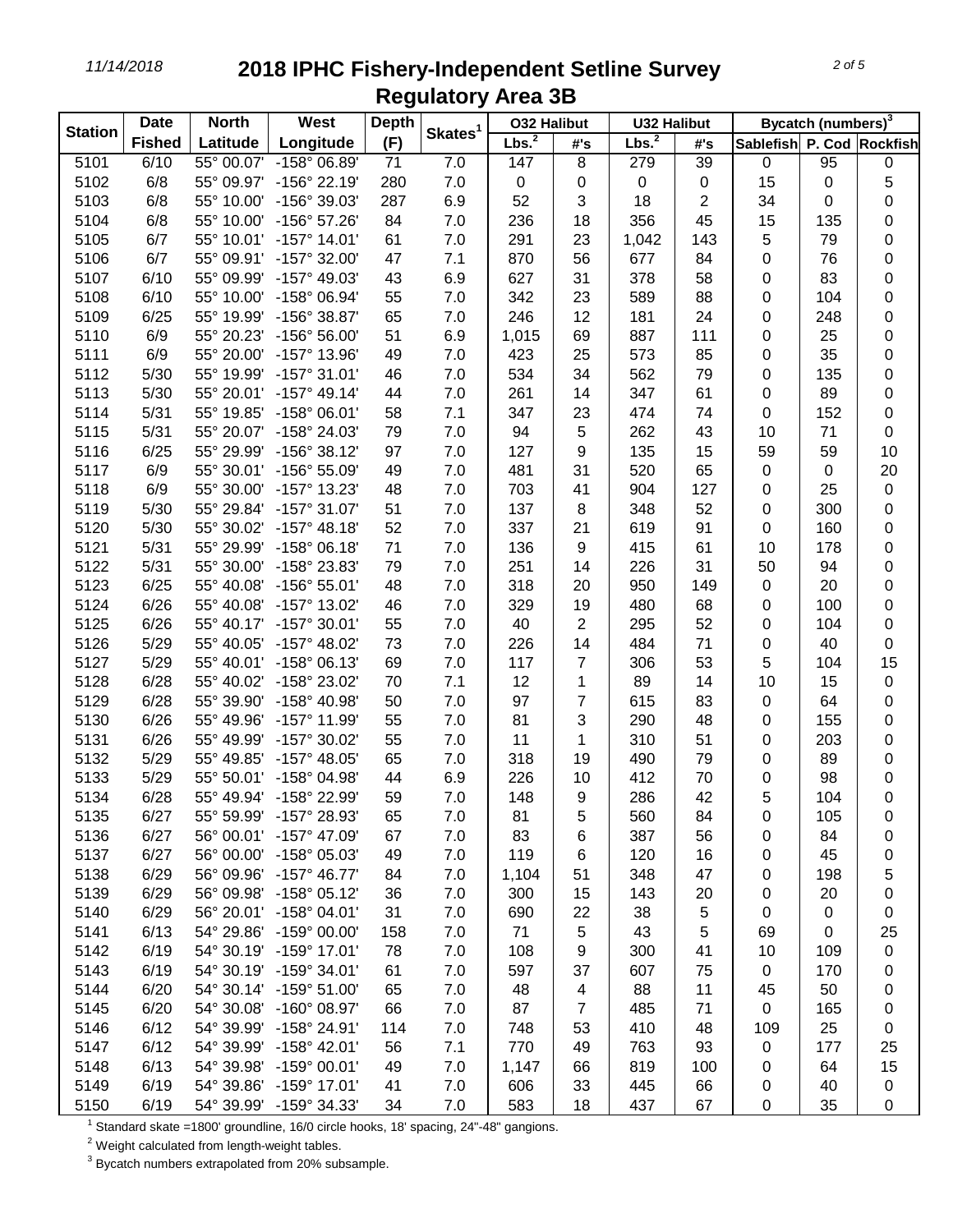## *11/14/2018* **2018 IPHC Fishery-Independent Setline Survey Regulatory Area 3B**

|                | <b>Date</b>   | <b>North</b> | West                    | <b>Depth</b> |                     | <b>032 Halibut</b> |                | <b>U32 Halibut</b> |     |                           | Bycatch (numbers) <sup>3</sup> |             |
|----------------|---------------|--------------|-------------------------|--------------|---------------------|--------------------|----------------|--------------------|-----|---------------------------|--------------------------------|-------------|
| <b>Station</b> | <b>Fished</b> | Latitude     | Longitude               | (F)          | Skates <sup>1</sup> | Lbs. <sup>2</sup>  | #'s            | Lbs. <sup>2</sup>  | #'s | Sablefish P. Cod Rockfish |                                |             |
| 5151           | 6/21          | 54° 40.05'   | $-159°$ 51.99'          | 41           | 7.0                 | 1,142              | 48             | 501                | 66  | 0                         | 50                             | 5           |
| 5152           | 6/20          | 54° 40.00'   | $-160^{\circ}$ 09.00'   | 49           | 7.0                 | 211                | 14             | 539                | 73  | 0                         | 99                             | $\pmb{0}$   |
| 5153           | 6/11          | 54° 50.01'   | -158° 06.96'            | 58           | 7.0                 | 620                | 46             | 595                | 81  | $\boldsymbol{0}$          | 213                            | 10          |
| 5154           | 6/12          | 54° 49.72'   | -158° 24.99'            | 109          | 7.0                 | 448                | 31             | 457                | 56  | 30                        | $\pmb{0}$                      | 0           |
| 5155           | 6/12          | 54° 49.98'   | -158° 42.00'            | 54           | $7.0$               | 728                | 33             | 751                | 111 | $\mathbf 0$               | 59                             | 0           |
| 5156           | 6/13          | 54° 49.72'   | -158° 59.98'            | 39           | $7.0\,$             | 214                | 15             | 415                | 63  | $\mathbf 0$               | 65                             | $\pmb{0}$   |
| 5157           | 6/21          | 54° 50.09'   | -159° 51.99'            | 30           | 7.0                 | 207                | $\overline{7}$ | 88                 | 15  | $\mathbf 0$               | 45                             | 0           |
| 5158           | 6/21          | 54° 49.98'   | -160° 09.02'            | 38           | 7.0                 | 217                | 8              | 230                | 33  | $\mathbf 0$               | 20                             | $\pmb{0}$   |
| 5159           | 6/22          | 54° 50.09'   | -160° 25.98'            | 46           | 7.0                 | 247                | 12             | 327                | 46  | 0                         | 220                            | 0           |
| 5160           | 6/1           | 55° 00.00'   | -158° 24.92'            | 112          | 7.0                 | 349                | 22             | 472                | 59  | 55                        | 20                             | $\pmb{0}$   |
| 5161           | 6/1           | 55° 00.00'   | -158° 41.88'            | 69           | 7.0                 | 137                | 9              | 453                | 65  | 0                         | 210                            | $\pmb{0}$   |
| 5162           | 6/18          | 54° 59.99'   | -158° 58.89'            | 46           | $7.0$               | 94                 | 6              | 440                | 67  | 0                         | 210                            | $\pmb{0}$   |
| 5163           | 6/18          | 54° 59.99'   | -159° 16.97'            | 22           | 7.0                 | 1,338              | 41             | 106                | 15  | 0                         | 40                             | 0           |
| 5164           | 6/22          | 54° 59.97'   | -160° 27.01'            | 62           | 7.0                 | 138                | $\overline{7}$ | 418                | 55  | 0                         | 99                             | 0           |
| 5165           | 6/22          | 55° 00.06'   | $-160^{\circ}$ 44.01'   | 47           | 7.0                 | 235                | 8              | 329                | 51  | 0                         | 50                             | 0           |
| 5166           | 6/1           | 55° 09.99'   | -158° 24.01'            | 101          | 7.1                 | 65                 | 4              | 160                | 23  | 35                        | 10                             | 0           |
| 5167           | 6/1           | 55° 10.01'   | -158° 41.98'            | 111          | 7.0                 | 145                | 9              | 126                | 15  | 25                        | 5                              | 0           |
| 5168           | 6/18          | 55° 09.99'   | -158° 58.99'            | 77           | 7.0                 | 81                 | 6              | 222                | 30  | 25                        | 64                             | $\pmb{0}$   |
| 5169           | 6/18          | 55° 09.99'   | -159° 17.12'            | 40           | 7.0                 | 479                | 18             | 296                | 45  | $\pmb{0}$                 | 50                             | $\pmb{0}$   |
| 5170           | 6/2           | 55° 19.98'   | -158° 41.80'            | 102          | 6.9                 | 440                | 22             | 30                 | 3   | 29                        | $\pmb{0}$                      | $\pmb{0}$   |
| 5171           | 6/2           | 55° 19.98'   | -158° 59.00'            | 101          | 7.1                 | 31                 | $\overline{2}$ | 80                 | 9   | $\pmb{0}$                 | $\pmb{0}$                      | 0           |
| 5172           | 6/3           | 55° 19.99'   | -159° 17.00'            | 97           | 7.1                 | 501                | 29             | 219                | 28  | 30                        | $\pmb{0}$                      | $\pmb{0}$   |
| 5173           | 6/3           | 55° 20.16'   | -159° 33.97'            | 76           | 7.0                 | 396                | 23             | 652                | 91  | $\mathbf 0$               | 10                             | 0           |
| 5174           | 6/4           | 55° 20.05'   | -159° 52.03'            | 46           | 7.1                 | 154                | $\,6\,$        | 182                | 28  | $\boldsymbol{0}$          | 101                            | 0           |
| 5175           | 6/2           | 55° 30.17'   | $-158^{\circ}$ 41.00'   | 88           | 7.0                 | 114                | 8              | 187                | 23  | 10                        | $\boldsymbol{0}$               | 0           |
| 5176           | 6/2           | 55° 29.81'   | -158° 59.02'            | 60           | 7.0                 | 347                | 19             | 563                | 94  | $\,0\,$                   | 65                             | $\mathbf 0$ |
| 5177           | 6/3           | 55° 29.94'   | -159° 17.01'            | 67           | 7.0                 | 182                | 11             | 661                | 100 | 0                         | 101                            | $\pmb{0}$   |
| 5178           | 6/3           | 55° 30.17'   | -159° 34.03'            | 90           | 7.0                 | 412                | 23             | 495                | 71  | 0                         | 59                             | 0           |
| 5179           | 6/4           | 55° 30.11'   | -159° 52.00'            | 92           | $7.0$               | 395                | 21             | 447                | 56  | 0                         | 104                            | $\pmb{0}$   |
| 5181           | 6/17          | 55° 40.03'   | -158° 58.97'            | 83           | 7.0                 | 583                | 33             | 536                | 73  | 20                        | 64                             | 0           |
| 5182           | 6/17          | 55° 40.00'   | -159° 16.93'            | 54           | 7.0                 | 318                | 16             | 345                | 50  | $\,0\,$                   | 170                            | 0           |
| 5183           | 6/4           | 55° 40.07'   | -159° 52.03'            | 70           | 7.0                 | 643                | 25             | 216                | 29  | 0                         | 208                            | 0           |
| 5184           | 6/17          | 55° 49.99'   | -158° 59.09'            | 68           | 7.0                 | 457                | 20             | 426                | 60  | 0                         | 104                            | 0           |
| 5185           | 6/17          | 55° 49.93'   | -159° 17.01'            | 30           | 6.9                 | 417                | 12             | 62                 | 10  | 0                         | 206                            | 0           |
| 5186           | 6/22          | 54° 00.01'   | -163° 15.04'            | 46           | 7.0                 | 58                 | 2              | 187                | 29  | 0                         | 101                            | 5           |
| 5187           | 6/22          | 54° 00.01'   | -163° 32.05'            | 55           | 6.9                 | 0                  | 0              | 73                 | 14  | 0                         | 83                             | 0           |
| 5188           | 6/22          | 54° 00.00'   | -163° 49.02'            | 51           | 7.0                 | 0                  | 0              | 66                 | 13  | $\pmb{0}$                 | 80                             | 0           |
| 5189           | 6/7           | 54° 10.00'   | $-161°34.04'$           | 73           | 7.0                 | 78                 | 3              | 66                 | 11  | 40                        | 64                             | 0           |
| 5190           | 6/7           | 54° 09.99'   | $-161°51.02'$           | 45           | 7.0                 | 108                | $\overline{7}$ | 249                | 33  | $\pmb{0}$                 | 124                            | 0           |
| 5191           | 6/8           | 54° 10.01'   | -162° 08.00'            | 46           | 7.0                 | 563                | 24             | 356                | 50  | 0                         | 119                            | 5           |
| 5192           | 6/8           | 54° 09.99'   | -162° 25.07'            | 90           | 7.0                 | 28                 | $\overline{c}$ | 66                 | 13  | 30                        | 139                            | 0           |
| 5193           | 6/24          | 54° 10.00'   | -163° 49.98'            | 49           | 7.0                 | 41                 | 2              | 282                | 49  | $\pmb{0}$                 | 188                            | 0           |
| 5195           | 6/2           | 54° 20.01'   | -160° 26.07'            | 69           | 7.0                 | 88                 | 6              | 216                | 36  | 0                         | 140                            | 0           |
| 5196           | 6/3           | 54° 20.05'   | $-160^{\circ}$ 43.02'   | 59           | 7.0                 | 193                | 12             | 337                | 50  | 0                         | 224                            | 7           |
| 5197           | 6/3           | 54° 20.03'   | -160° 59.98'            | 71           | 7.0                 | 30                 | 2              | 367                | 60  | 0                         | 139                            | 0           |
| 5198           | 6/4           | 54° 20.00'   | -161° 17.05'            | 59           | 7.0                 | 119                | 6              | 147                | 23  | 0                         | 183                            | 15          |
| 5199           | 6/4           | 54° 20.00'   | -161° 34.02'            | 79           | 6.9                 | 23                 | 1              | 71                 | 9   | 29                        | 74                             | 5           |
| 5200           | 6/7           | 54° 19.98'   | $-161°51.00'$           | 47           | 7.0                 | 131                | 7              | 286                | 45  | $\pmb{0}$                 | 109                            | 0           |
| 5201           | 6/8           | 54° 20.03'   | -162° 09.00'            | 31           | 7.0                 | 728                | 23             | 129                | 24  | 0                         | 25                             | 0           |
| 5202           | 6/21          |              | 54° 19.99' -163° 17.06' | 27           | $7.0$               | 280                | 15             | 200                | 32  | $\pmb{0}$                 | 10                             | 0           |

Standard skate =1800' groundline, 16/0 circle hooks, 18' spacing, 24"-48" gangions.

Weight calculated from length-weight tables.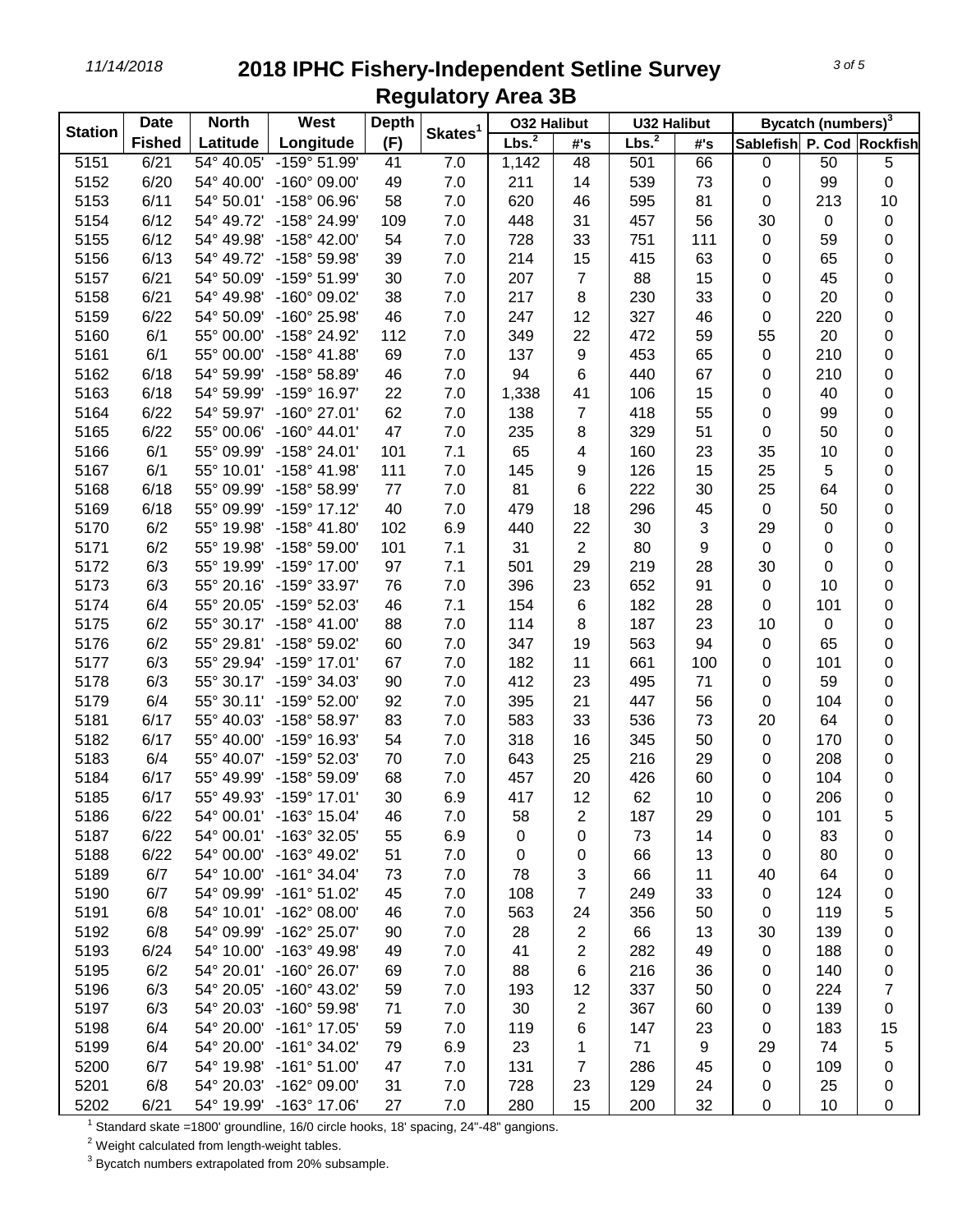## *11/14/2018* **2018 IPHC Fishery-Independent Setline Survey Regulatory Area 3B**

| <b>Station</b> | <b>Date</b>   | <b>North</b> | West                    | <b>Depth</b> |                     | <b>032 Halibut</b> |                  | <b>U32 Halibut</b> |     | Bycatch (numbers) <sup>3</sup> |           |             |
|----------------|---------------|--------------|-------------------------|--------------|---------------------|--------------------|------------------|--------------------|-----|--------------------------------|-----------|-------------|
|                | <b>Fished</b> | Latitude     | Longitude               | (F)          | Skates <sup>1</sup> | Lbs. <sup>2</sup>  | #'s              | Lbs. <sup>2</sup>  | #'s | Sablefish P. Cod Rockfish      |           |             |
| 5203           | 6/21          | 54° 20.01'   | $-163^\circ$ 34.04'     | 60           | 7.0                 | 28                 | $\overline{2}$   | 274                | 48  | 10                             | 54        | 0           |
| 5204           | 6/23          | 54° 20.01'   | -163° 50.96'            | 62           | 7.0                 | 50                 | $\overline{c}$   | 402                | 70  | 15                             | 30        | 0           |
| 5205           | 6/23          | 54° 19.96'   | $-164^{\circ}$ 09.00'   | 52           | 7.0                 | 12                 | 1                | 192                | 36  | $\mathbf 0$                    | 80        | $\pmb{0}$   |
| 5206           | 6/2           | 54° 30.13'   | $-160^{\circ}$ 26.00'   | 81           | 6.9                 | 54                 | 4                | 105                | 16  | 11                             | 137       | 0           |
| 5207           | 6/3           | 54° 29.99'   | -160° 43.05'            | 77           | 6.9                 | 21                 | 1                | 83                 | 11  | 29                             | 78        | 0           |
| 5208           | 6/1           | 54° 30.01'   | $-161°00.02'$           | 71           | 7.0                 | 43                 | 3                | 86                 | 14  | 25                             | 40        | 0           |
| 5209           | 6/4           | 54° 30.00'   | $-161°$ 18.03'          | 66           | 6.9                 | 29                 | $\overline{c}$   | 124                | 23  | 10                             | 34        | $\pmb{0}$   |
| 5210           | 6/4           | 54° 29.99'   | -161° 34.99'            | 37           | 6.9                 | 320                | 10               | 305                | 53  | $\,0\,$                        | 25        | 0           |
| 5211           | 6/6           | 54° 30.00'   | $-161°51.97'$           | 77           | 7.0                 | 51                 | 4                | 240                | 34  | 10                             | 84        | 0           |
| 5212           | 6/6           | 54° 29.99'   | -162° 09.00'            | 78           | 7.0                 | 90                 | 5                | 222                | 33  | 0                              | 79        | 0           |
| 5213           | 6/6           | 54° 30.00'   | -162° 26.04'            | 80           | 7.0                 | 144                | 9                | 266                | 45  | 0                              | 74        | $\pmb{0}$   |
| 5214           | 6/21          | 54° 30.02'   | -163° 17.99'            | 40           | 6.9                 | 252                | 13               | 219                | 35  | 0                              | 59        | 0           |
| 5215           | 6/21          | 54° 30.05'   | -163° 35.02'            | 54           | 6.9                 | 65                 | 4                | 176                | 29  | 0                              | 29        | $\pmb{0}$   |
| 5216           | 6/23          | 54° 30.01'   | -163° 53.05'            | 51           | 6.9                 | 0                  | 0                | 153                | 30  | 0                              | 64        | 0           |
| 5217           | 6/23          | 54° 30.01'   | -164° 09.97'            | 53           | 7.0                 | 62                 | 4                | 254                | 45  | 0                              | 89        | $\pmb{0}$   |
| 5218           | 5/30          | 54° 39.95'   | $-160^{\circ}$ 26.00'   | 57           | 7.0                 | 57                 | 4                | 250                | 41  | 0                              | 114       | 0           |
| 5219           | 5/30          | 54° 39.95'   | $-160^{\circ}$ 43.00'   | 52           | 6.9                 | 176                | 8                | 313                | 48  | 0                              | 195       | 0           |
| 5220           | 6/1           | 54° 39.99'   | $-161°01.00'$           | 50           | 7.0                 | 239                | 13               | 398                | 63  | 0                              | 102       | 0           |
| 5221           | 6/1           | 54° 39.99'   | $-161^{\circ}$ 18.00'   | 77           | 7.0                 | 87                 | 5                | 220                | 37  | 20                             | 45        | $\pmb{0}$   |
| 5222           | 6/5           | 54° 39.99'   | $-161°35.01'$           | 36           | 7.0                 | 293                | 11               | 313                | 54  | $\mathbf 0$                    | 30        | 15          |
| 5223           | 6/5           | 54° 40.02'   | $-161°53.00'$           | 32           | 7.0                 | 613                | 18               | 66                 | 15  | 0                              | 54        | 5           |
| 5224           | 6/20          | 54° 39.98'   | $-162^{\circ}$ 44.00'   | 47           | 7.0                 | 162                | 1                | 115                | 21  | 0                              | 40        | 0           |
| 5225           | 5/30          | 54° 50.05'   | -160° 43.99'            | 54           | 6.9                 | 39                 | $\overline{c}$   | 199                | 36  | 0                              | 108       | 0           |
| 5226           | 5/31          | 54° 50.00'   | $-161°01.00'$           | 56           | 7.0                 | 79                 | 5                | 327                | 60  | 0                              | 90        | 0           |
| 5227           | 5/31          | 54° 50.00'   | $-161°$ 18.01'          | 55           | 7.0                 | 59                 | $\overline{c}$   | 156                | 25  | 5                              | 35        | 0           |
| 5228           | 6/5           | 54° 49.97'   | $-161°36.02'$           | 41           | 7.0                 | 936                | 24               | 126                | 20  | 0                              | 40        | 0           |
| 5229           | 6/20          | 54° 49.97'   | -162° 44.99'            | 30           | 7.0                 | 0                  | $\boldsymbol{0}$ | 47                 | 8   | 0                              | 30        | 0           |
| 5230           | 6/20          | 54° 49.99'   | -163° 02.97'            | 44           | 7.0                 | 111                | $\overline{7}$   | 170                | 23  | 0                              | 94        | $\pmb{0}$   |
| 5231           | 5/29          | 55° 00.02'   | $-161°01.00'$           | 49           | 7.0                 | 146                | 6                | 136                | 22  | 0                              | 84        | 0           |
| 5232           | 5/31          | 55° 00.05'   | $-161^{\circ}$ 19.00'   | 46           | 6.9                 | 814                | 21               | 65                 | 11  | 0                              | 43        | $\pmb{0}$   |
| 5233           | 5/29          | 55° 10.08'   | $-161°01.98'$           | 73           | 6.9                 | 90                 | 5                | 109                | 17  | 0                              | 54        | 0           |
| 5234           | 7/29          | 55° 20.01'   | -156° 03.82'            | 144          | 6.8                 | 1,081              | 60               | 44                 | 5   | 34                             | $\pmb{0}$ | 24          |
| 5235           | 7/29          | 55° 20.24'   | -156° 20.95'            | 95           | 6.9                 | 467                | 33               | 253                | 27  | 10                             | 59        | $\mathbf 0$ |
| 5236           | 7/30          |              | 55° 30.21' -155° 45.01' | 120          | 7.0                 | 37                 | $\overline{2}$   | 11                 | 1   | 54                             | 10        | 0           |
| 5237           | 7/29          | 55° 29.86'   | -156° 02.95'            | 110          | 7.2                 | 56                 | 4                | 55                 | 7   | 15                             | 5         | 0           |
| 5238           | 7/28          | 55° 29.93'   | -156° 19.97'            | 117          | 4.9                 | 570                | 29               | 76                 | 9   | 10                             | 10        | 0           |
| 5239           | 7/31          | 55° 40.28'   | $-155^{\circ}$ 26.04'   | 93           | 6.8                 | 22                 | $\mathbf 1$      | 9                  | 1   | 44                             | 24        | 0           |
| 5240           | 7/30          | 55° 40.00'   | $-155^{\circ}$ 44.31'   | 68           | 7.1                 | 184                | 11               | 125                | 17  | $\pmb{0}$                      | 71        | 0           |
| 5241           | 7/30          | 55° 39.55'   | -156° 01.90'            | 126          | 7.0                 | 394                | 27               | 156                | 17  | 50                             | 15        | 0           |
| 5242           | 7/28          | 55° 40.01'   | -156° 19.30'            | 138          | 7.0                 | 2,059              | 118              | 295                | 32  | 20                             | $\pmb{0}$ | 0           |
| 5243           | 7/28          | 55° 39.94'   | -156° 36.97'            | 130          | 6.9                 | 524                | 36               | 83                 | 9   | 10                             | $\pmb{0}$ | 0           |
| 5244           | 7/31          | 55° 50.03'   | -155° 09.21'            | 62           | 7.0                 | 166                | 11               | 515                | 70  | 0                              | 10        | 0           |
| 5245           | 7/31          | 55° 49.62'   | -155° 24.99'            | 29           | 6.8                 | 98                 | 5                | 107                | 14  | 0                              | 0         | 0           |
| 5246           | 7/23          | 55° 50.01'   | $-156^{\circ}$ 01.24'   | 56           | 6.9                 | 189                | 14               | 269                | 33  | 5                              | 59        | 0           |
| 5247           | 7/23          | 55° 49.90'   | $-156^{\circ}$ 19.01'   | 132          | 7.0                 | 115                | 9                | 263                | 30  | 40                             | 0         | 0           |
| 5248           | 7/27          | 55° 50.00'   | $-156^{\circ}$ 35.98'   | 124          | 7.0                 | 300                | 22               | 309                | 34  | 20                             | 15        | 0           |
| 5249           | 7/27          | 55° 50.05'   | -156° 53.69'            | 72           | 7.0                 | 37                 | 3                | 226                | 29  | 20                             | 59        | 0           |
| 5250           | 7/24          | 56° 00.02'   | $-155^{\circ}$ 42.56'   | 24           | 6.9                 | 39                 | 2                | 175                | 29  | $\pmb{0}$                      | $\pmb{0}$ | 0           |
| 5251           | 7/24          | 56° 00.12'   | $-156^{\circ}$ 00.04'   | 41           | 7.1                 | 19                 | 1                | 132                | 24  | 0                              | 51        | 0           |
| 5252           | 7/23          | 55° 59.73'   | -156° 17.98'            | 116          | $7.0$               | 489                | 32               | 75                 | 8   | 50                             | 94        | 0           |

Standard skate =1800' groundline, 16/0 circle hooks, 18' spacing, 24"-48" gangions.

Weight calculated from length-weight tables.